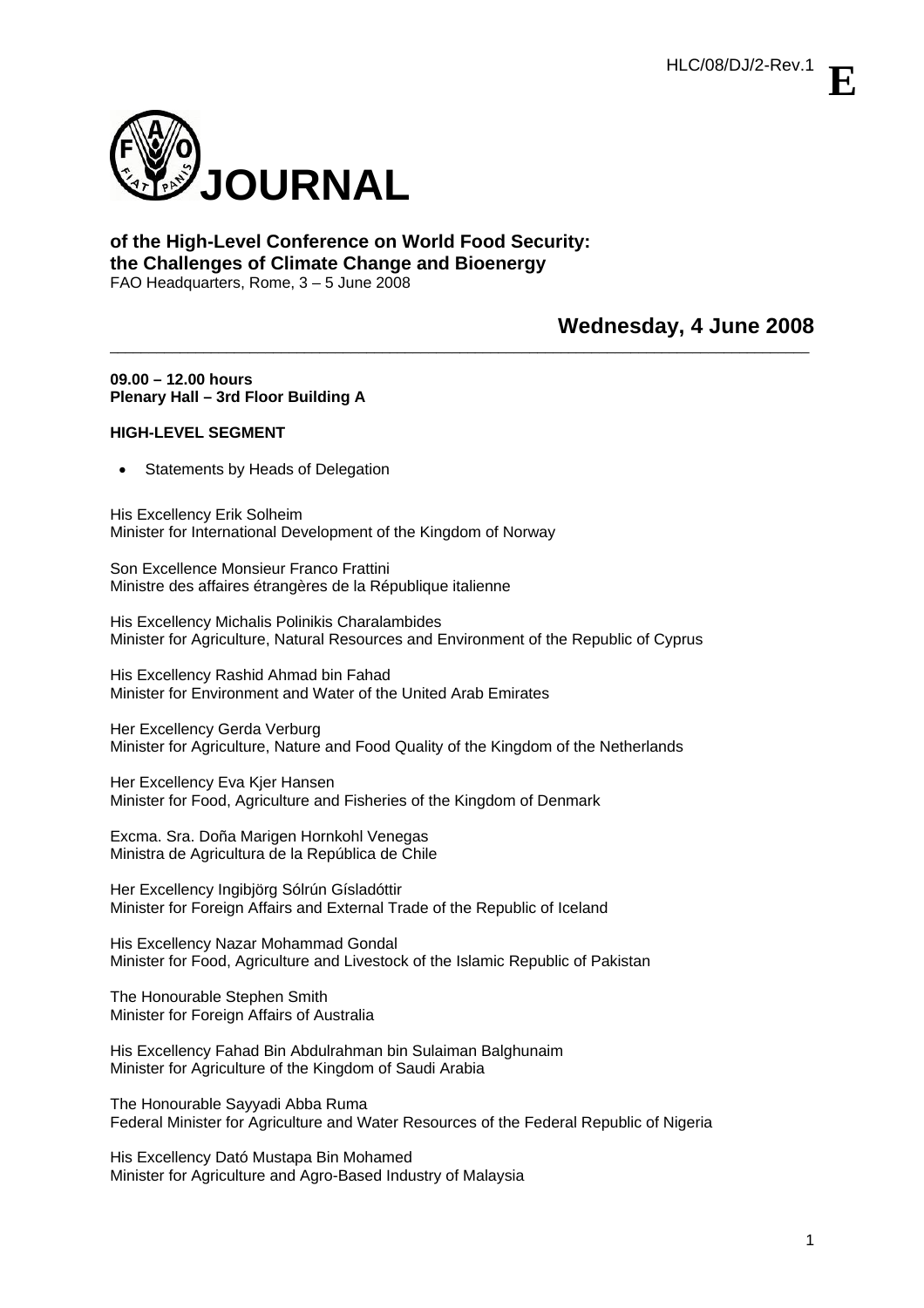His Excellency Paavo Väyrynen Minister for Foreign Trade and Development of the Republic of Finland

His Excellency Abu Baker Al-Mabrouk Al-Mansouri Secretary of the General People's Committee of the Authority for Agriculture, Animal Wealth and Marine Resources of the Socialist People's Libyan Arab Jamahiriya

Son Excellence Monsieur Jean-Louis Schiltz Ministre de la coopération et de l'action humanitaire, Ministre des communications du Grand-Duché de Luxembourg

\*\*\*\*\*

Son Excellence Monsieur Denis Sassou Nguesso Président de la République du Congo

Excmo. Sr. Don Leonel Antonio Fernández Reyna Presidente de la República Dominicana

Son Excellence Monsieur João Bernardo Vieira Président de la République de Guinée-Bissau

Son Excellence Monsieur Gabriel Ntisezerana Vice-président de la République du Burundi

Excma. Sra. Doña María Gloria Penayo de Duarte Primera Dama de la República del Paraguay

The Honourable Absalom Themba Dlamini Prime Minister of the Kingdom of Swaziland

Son Excellence Monsieur Abbas El Fassi Premier Ministre du Royaume du Maroc

The Right Honourable Bethuel Pakalitha Mosisili Prime Minister, Minister for Defence and National Security of the Kingdom of Lesotho

His Excellency Hojamuhammet Muhammedov Vice-Prime Minister of Turkmenistan

His Excellency Dr Sahas Bunditkul Deputy Prime Minister of the Kingdom of Thailand

\*\*\*\*\*\*

Mr Kamalesh Sharma Secretary-General of the Commonwealth of Nations

Ms Louise Arbour High Commissioner, Office of the High Commission for Human Rights

\*\*\*\*\*\*

His Excellency Anatolie Gorodenco Minister for Agriculture and Food Industry of the Republic of Moldova

The Honourable Jim Anderton Minister for Agriculture, Fisheries and Forestry of New Zealand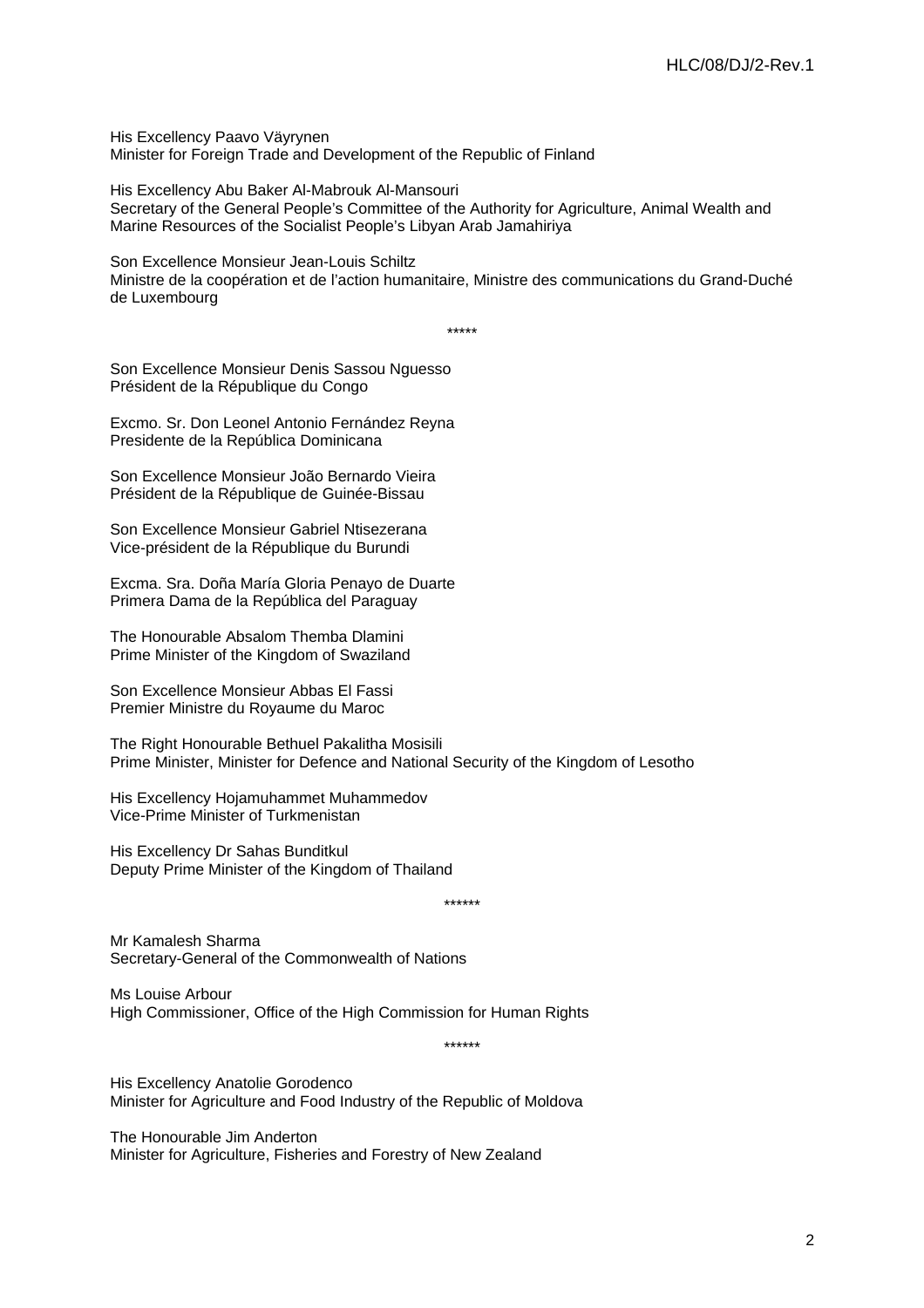His Excellency Mansoor Ben Hassan Ben Rajab Minister for Municipalities and Agriculture Affairs of the Kingdom of Bahrain

His Excellency Jaime Silva Minister for Agriculture, Rural Development and Fisheries of the Portuguese Republic

Excmo. Sr. Don Álberto Cárdenas Jiménez Secretario de Agricultura, Ganadería, Desarrollo Rural, Pesca y Alimentación de los Estados Unidos Mexicanos

His Excellency Sheikh Abdurrahman Bin Khalifa Bin Abdulaziz Al-Thani Minister for Municipality Affairs and Agriculture of the State of Qatar

Son Excellence Monsieur Saïd Barkat Ministre de l'agriculture et du développement rural de la République algérienne démocratique et populaire

His Excellency Maj. Gen. Htay Oo Minister for Agriculture and Irrigation of the Union of Myanmar

His Excellency Elzubier Bashir Taha Federal Minister for Agriculture and Forestry of the Republic of the Sudan

His Excellency Eskil Erlandsson Minister for Agriculture of the Kingdom of Sweden

M. Manfred Bötsch Secrétaire d'État, Directeur général de l'Office fédéral de l'agriculture de la Confédération Suisse

His Excellency Jasem Mohammad Habib Al-Badr Chairman and Director General, Public Authority for Agriculture Affairs and Fish Resources of the State of Kuwait

The Honourable Lyonpo Pema Gyamtsho Minister for Agriculture of the Kingdom of Bhutan

His Excellency Obaidullah Ramin Minister for Agriculture, Irrigation and Livestock of the Islamic Republic of Afghanistan

The Honourable William Samoei Ruto Minister for Agriculture of the Republic of Kenya

Excmo. Sr. Don Mario Ernesto Salaverría Ministro de Agricultura y Ganadería de la República de El Salvador

His Excellency Muzahem Al Muheisen Minister for Agriculture of the Hashemite Kingdom of Jordan

Son Excellence Madame Valdemira Martins Tavares Ministre de l'agriculture, de la pêche et du développement rural de la République démocratique de Sao Tomé et Principe

His Excellency Ivo Hlavac First Vice Minister for Agriculture of the Czech Republic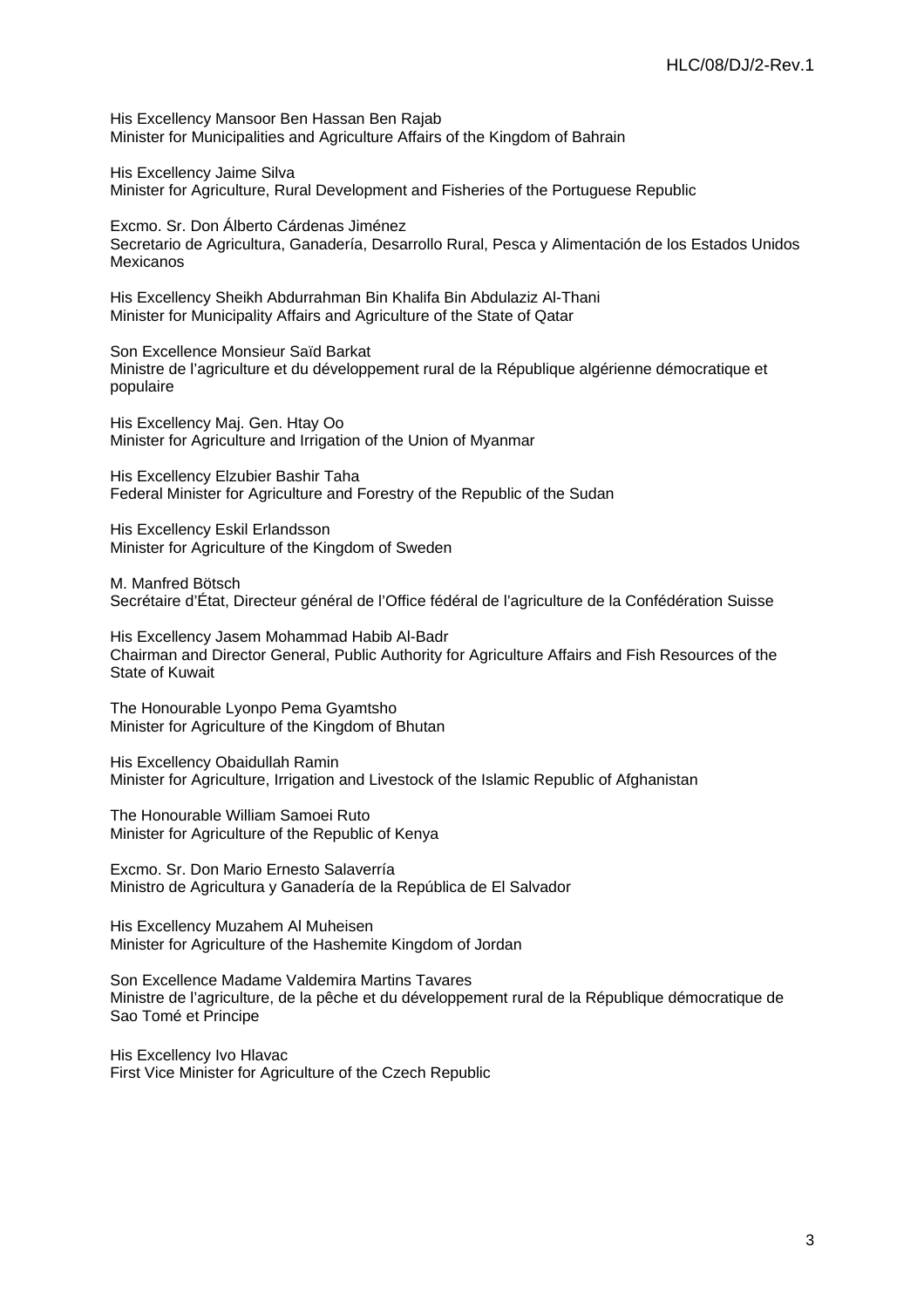# **09.00 – 12.00 hours Red Room, 1st Floor Building A**

# **COMMITTEE OF THE WHOLE**

Item 5: Discussion of substantive items related to the draft Declaration

# **09.00-10.30 hours**

## Item 5.1 **ROUNDTABLE 1 High food prices: Causes, consequences and possible solutions.**

# **Co-Chairs:**

His Excellency Mahaman Moussa, Minister of Agricultural Development, Niger The Honourable Ed Schafer, Secretary of Agriculture, United States of America

# **Panel members:**

Ms Barbara Stocking, Director, Oxfam International Mr Willem-Jan Laan, Director, Global External Affairs, Unilever N.V. Mr Joachim Von Braun, Director General, International Food Policy Research Institute (IFPRI)

# **10.30-12.00 hours Red Room, 1st Floor Building A**

# Item 5.2 **ROUNDTABLE 2 Climate change and food security**

## **Co-chairs**:

His Excellency Muzahem Al Muheisen, Minister for Agriculture, Jordan His Excellency Erik Solheim, Minister for International Development, Norway

# **Panel members:**

Mr Martin Khor, Director, Third World Network (TWN) Ms Ulla Holm, Global Director, Tetra Pak Food for Development Office Mr Martin Parry, Co-Chair of Working Group II (Impacts, Adaptation and Vulnerability) of the Intergovernmental Panel on Climate Change (IPCC)

# **13.30 – 15.00 hours**

#### **SIDS Forum:**

From environmental to food security concerns in Small Island Developing States **German Room, 2nd Floor Building C, Room C-269, with video without interpretation in the Red Room, 1st Floor Building A**  *(Access to Red Room is restricted to participants who have access to Building A.)* 

# **Africa Forum:**

African livelihood responses to climate change and bioenergy

**Austria Room, 2nd Floor Building C, Room C-237,** 

**with video of the floor in the Green Room, 1st Floor Building A** 

*(Access to Green Room is restricted to participants who have access to Building A.)*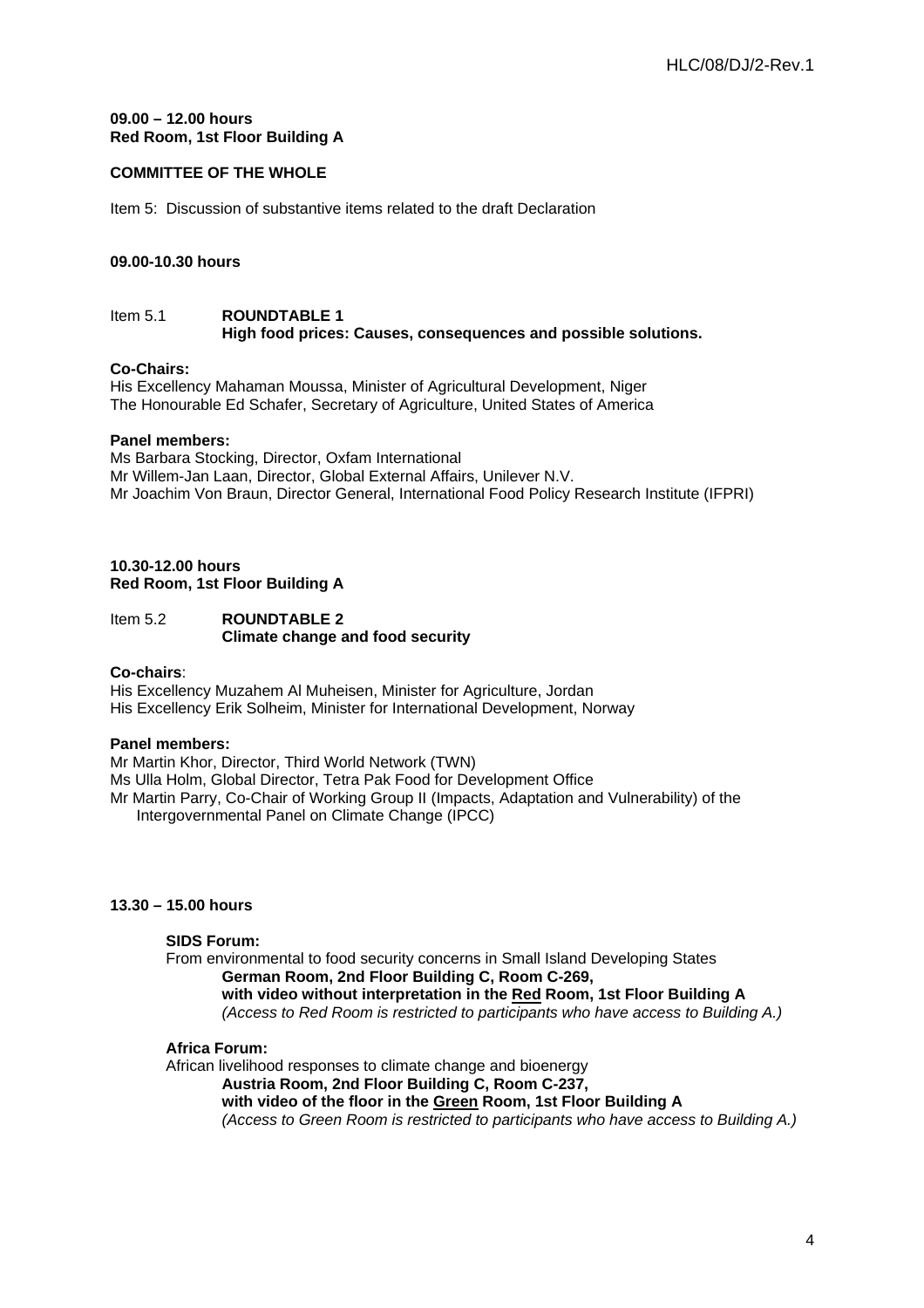**15.00 – 18.00 hours** (or later, if required) **Plenary Hall – 3rd Floor Building A** 

# **HIGH-LEVEL SEGMENT**

• Statements by Heads of Delegation

The Honourable Taua Tavaga Kitiona Seuala Minister for Agriculture and Fisheries of the Independent State of Samoa

His Excellency Chan Sarun Minister for Agriculture, Forestry and Fisheries of the Kingdom of Cambodia

The Honourable Christopher Toe Minister for Agriculture of the Republic of Liberia

The Honourable Chowdhury Sajjadul Karim Adviser for Agriculture of the Government of the People's Republic of Bangladesh

Excmo. Sr. Don Miguel Toma Ministro de la Presidencia de la República Oriental del Uruguay

Son Excellence Monsieur Mahmoud Camara Ministre de l'agriculture, de l'élevage, de l'environnement et des eaux et forêts de la République de Guinée

Son Excellence Monsieur Charles Michel Ministre de la coopération au développement du Royaume de Belgique

His Excellency Ali Hussein Kadhum Al Bahadily Minister for Agriculture of the Republic of Iraq

\*\*\*\*\*\*

Madame Mariann Fischer-Boel, Commissaire européenne chargée de l'agriculture et du développement rural, Communauté européenne

Mr Donald Kaberuka President of the African Development Bank

Mr Josep Borell Fontenelles Chairman of the Development Committee of the European Parliament

\*\*\*\*\*\*

The Honourable Ernest Akobour Debrah Minister for Food and Agriculture of the Republic of Ghana

His Excellency Nantsag Batsuuri State Secretary, Ministry of Food and Agriculture of Mongolia

His Excellency Anton Apriyantono Minister for Agriculture of the Republic of Indonesia

Excmo. Sr.Don Walter Poveda Ricaurte Ministro de Agricultura, Ganadería, Acuacultura y Pesca de la República del Ecuador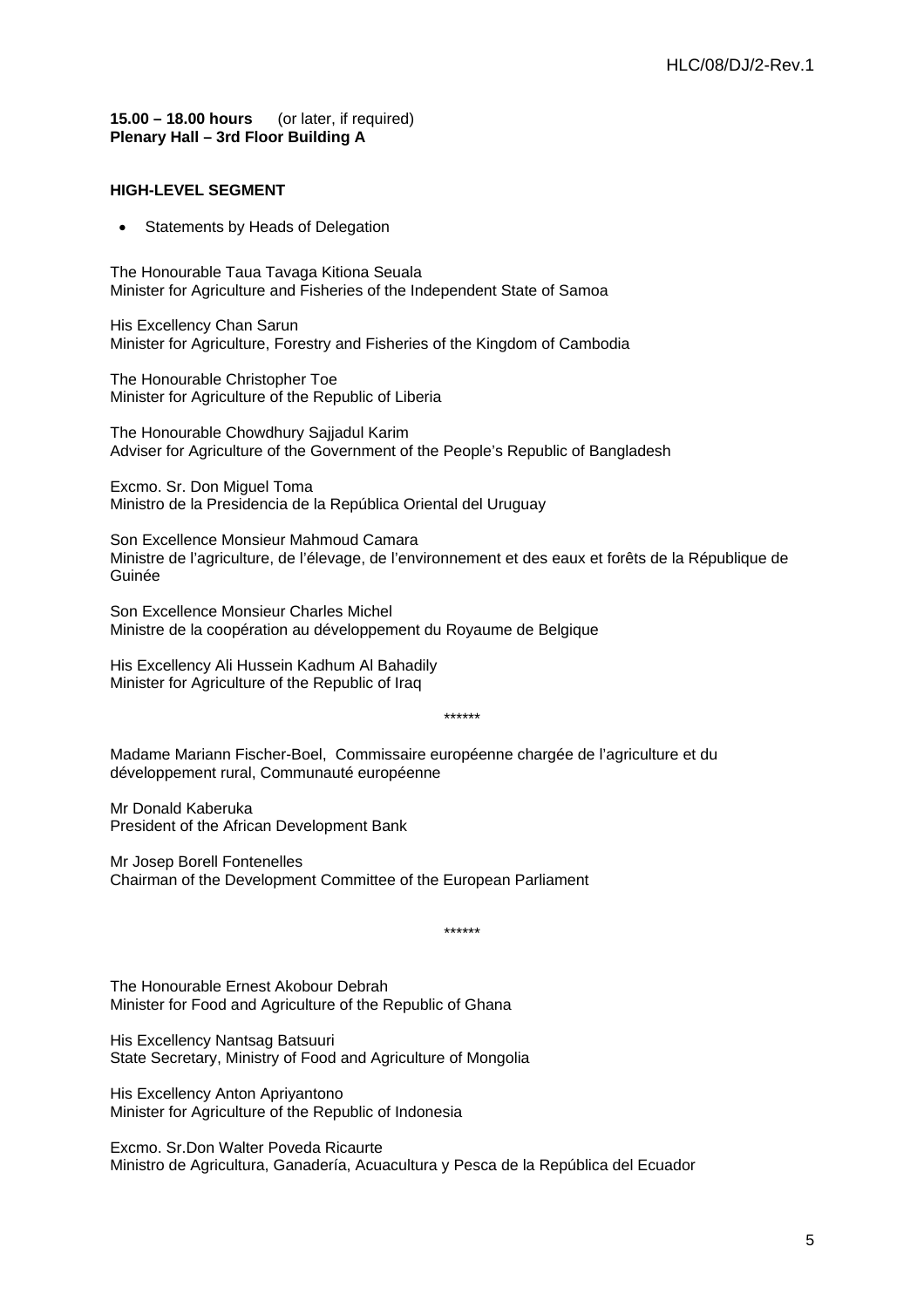Son Excellence Monsieur François Séverin Ministre de l'agriculture, des ressources naturelles et du développement rural de la République d'Haïti

His Excellency Salim bin Hilal bin Ali Al-Khalili Minister for Agriculture of the Sultanate of Oman

His Excellency Alexandros Kontos Minister for Rural Development and Food of the Hellenic Republic

The Honourable Arthur C. Yap Secretary for Agriculture of the Republic of the Philippines

Son Excellence Madame Maria Madalena De Brito Neves Ministre de l'environnement et de l'agriculture de la République du Cap-Vert

Son Excellence Monsieur Dacian Ciolos Ministre de l'agriculture et du développement rural de la Roumanie

His Excellency Soares Nhaca Minister for Agriculture of the Republic of Mozambique

Excmo. Sr. Don Luis Ferraté Felice Ministro de Ambiente y Recursos Naturales de la República de Guatemala

The Honourable Mary Lubega Mutagamba Minister for Water and the Environment of the Republic of Uganda

The Honourable Frederick Muller Minister for Resources and Development of the Republic of the Marshall Islands

Son Excellence Monsieur Laurent Sédogo Ministre de l'agriculture, de l'hydraulique et des resources halieutiques du Burkina Faso

His Excellency Sitaheng Rasphone Minister for Agriculture and Forestry of the Lao People's Democratic Republic

His Excellency Adel Safar Minister for Agriculture and Agrarian Reform of the Syrian Arab Republic

The Honourable Yankuba Touray Secretary of State for Water Resources and National Assembly Affairs, Republic of the Gambia

The Honourable Christopher Tufton Minister for Agriculture of Jamaica

Her Excellency Sarah Sayifwanda Minister for Agriculture and Cooperatives of the Republic of Zambia

Son Excellence Monsieur Kossi Messan Ewovor Ministre de l'agriculture, de l'élevage et de la pêche de la République togolaise

Son Excellence Monsieur Stanislas Kamanzi Ministre des ressources naturelles de la République du Rwanda

His Excellency Deok-bae Park Vice-Minister for Food, Agriculture, Forestry and Fisheries of the Republic of Korea

Mr Xuan Hoc Dao

Vice Minister for Agriculture and Rural Development of the Socialist Republic of Viet Nam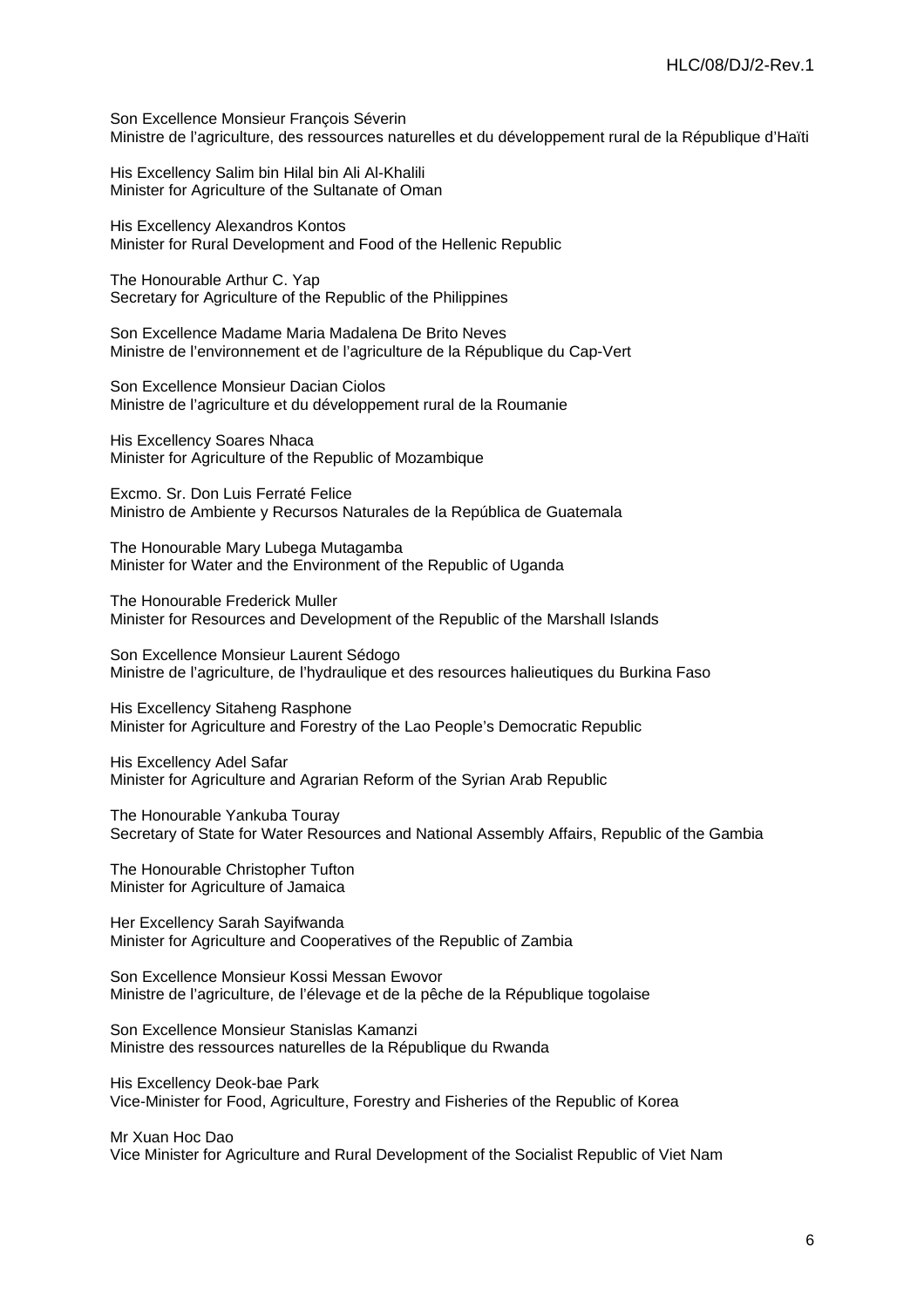Mr Viliam Tursky Deputy Minister for Agriculture of the Slovak Republic

Ms Valentina Zavalevskaya Vice Minister for Agrarian Policy of Ukraine

His Excellency Alexander Himelfarb Ambassador, Permanent Representative of Canada to FAO

His Excellency Zohrab V. Malek Ambassador of the Republic of Armenia to FAO

His Excellency Jacques Chasteau de Balyon Ambassador of the Republic of Mauritius

His Excellency Alfred D'Angieri Ambassador of Belize to the Republic of Italy

His Excellency Sitki Ugur Ziyal Ambassador, Permanent Representative of the Republic of Turkey to FAO

Mr Itaia Lausaveve Director of Agriculture, Ministry for Natural Resources, Energy and Environment of Tuvalu

Dr Zynaida Ilyina Corresponding Member of the National Academy of Sciences of the Republic of Belarus

Ms Edith Klauser Director-General, Federal Ministry of Agriculture, Forestry, Environment and Water Management of the Republic of Austria

His Excellency Walter Balzan Permanent Representative of the Republic of Malta to FAO

**15.00 – 18.00 hours Red Room, 1st Floor Building A** 

#### **COMMITTEE OF THE WHOLE**

Item 5: Discussion of substantive items related to the draft Declaration (Continued)

## **15.00 – 16.30 hours**

#### Item 5.3 **ROUNDTABLE 3: Transboundary pests and diseases**

#### **Co-chairs**:

The Honourable Sharad Pawar, Union Minister for Agriculture and Minister of Consumer Affairs, Food and Public Distribution, India

The Honourable Jim Anderton, Minister for Agriculture, Fisheries and Forestry, New Zealand

#### **Panel members:**

Mr M. Taghi Farvar**,** IUCN Governing Council Member & Chair of IUCN Commission on Environmental, Economic and Social Policy and Co-chair of its Theme on Sustainable Livelihoods

Mr Declan O'Brien, Managing Director, International Federation for Animal Health (IFAH)

Mr Hans R. Herren, President, Millennium Institute, Co-chair of the International Assessment of Agricultural Knowledge, Science and Technology for Development (IAASTD) and World Food Prize laureate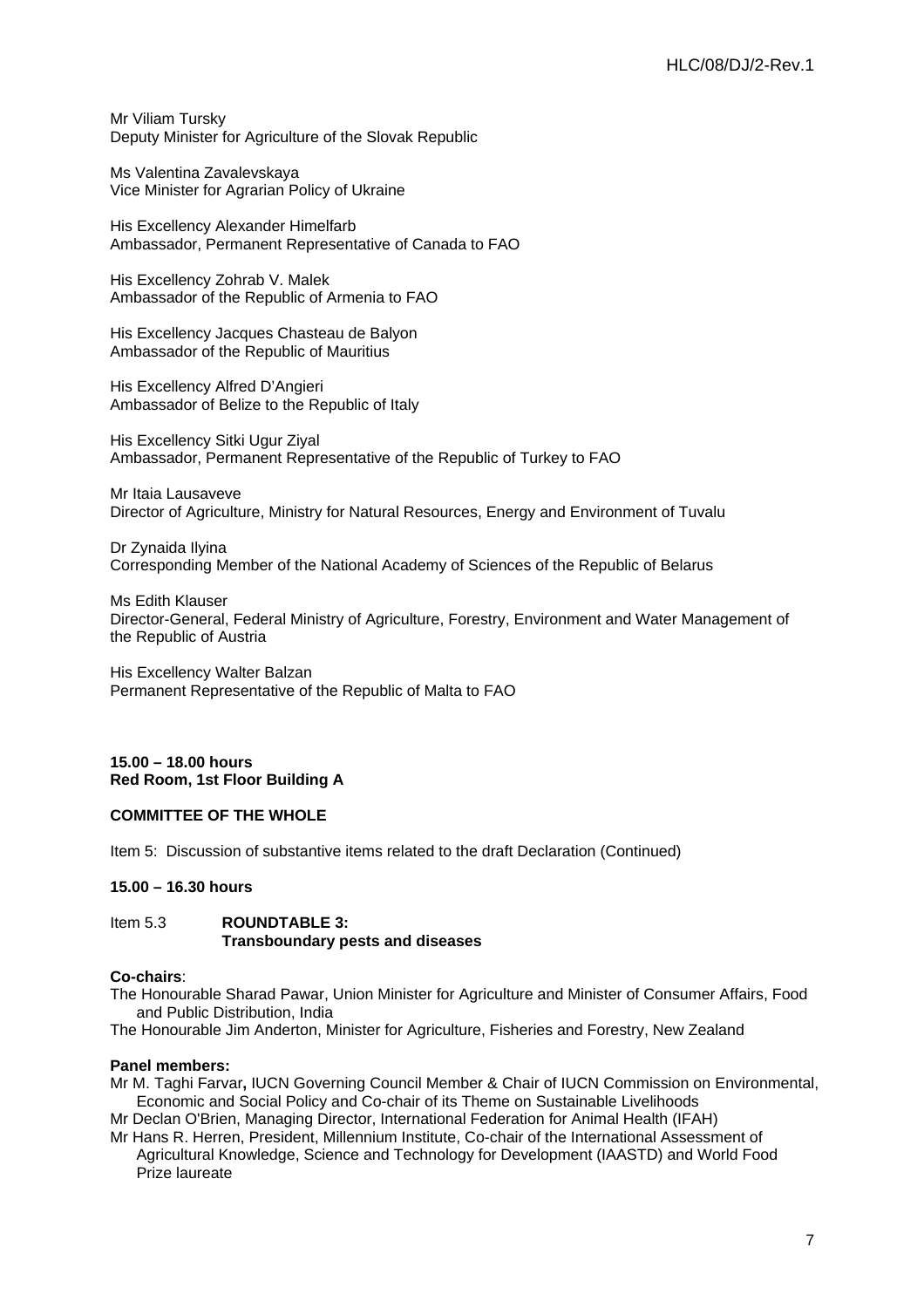# **16.30-18.00 hours**

## Item 5.4 **ROUNDTABLE 4: Bioenergy and food security**

## **Co-chairs**:

Her Excellency Gerda Verburg, Minister for Agriculture, Nature and Food Quality, The Netherlands His Excellency Guillermo Salazar Nicolau, Minister of Agricultural Development, Panama

# **Panel members:**

Mr Pat Mooney, Executive Director, Action Group on Erosion, Technology and Concentration (ETC Group) Ms Anne Ruth Herkes, Vice President, Policy and Strategic Issues BP Biofuels Mr Ibrahim Assane Mayaki, Executive Director, The Rural Hub, Senegal

#### **19.00 – 20.30 hours**

# **COMMITTEE OF THE WHOLE**

Item 4: Review of the draft text of the Declaration

\*\*\*\*\*\*

# **Summary of Meetings**

**of Tuesday, 3 June 2008** 

#### **Morning**

#### **INAUGURAL CEREMONY**

Statements were delivered by:

His Excellency Giorgio Napolitano, President of the Republic of Italy Mr Ban Ki-moon, Secretary-General of the United Nations His Eminence Cardinal Tarcisio Bertone, Secretary of State of the Holy See, on behalf of His Holiness Pope Benedict XVI Mr Jacques Diouf, Director-General of the Food and Agriculture Organization of the United Nations

# **OPENING OF THE HIGH-LEVEL CONFERENCE**

The Conference elected His Excellency Silvio Berlusconi, President of the Council of Ministers of the Republic of Italy, as Chairperson.

The Conference elected the following seven Vice-Chairs of the Conference:

His Excellency Denis Sassou-Nguesso, President of the Republic of Congo His Excellency Masatoshi Wakabayashi, Minister for Agriculture, Forestry and Fisheries, Japan

His Excellency Iztok Jarc, Minister of Agriculture of the Republic of Slovenia His Excellency Leonel Fernández, President of the Dominican Republic

His Excellency Mark E. Keenum, Under Secretary, Department of Agriculture, United States of America